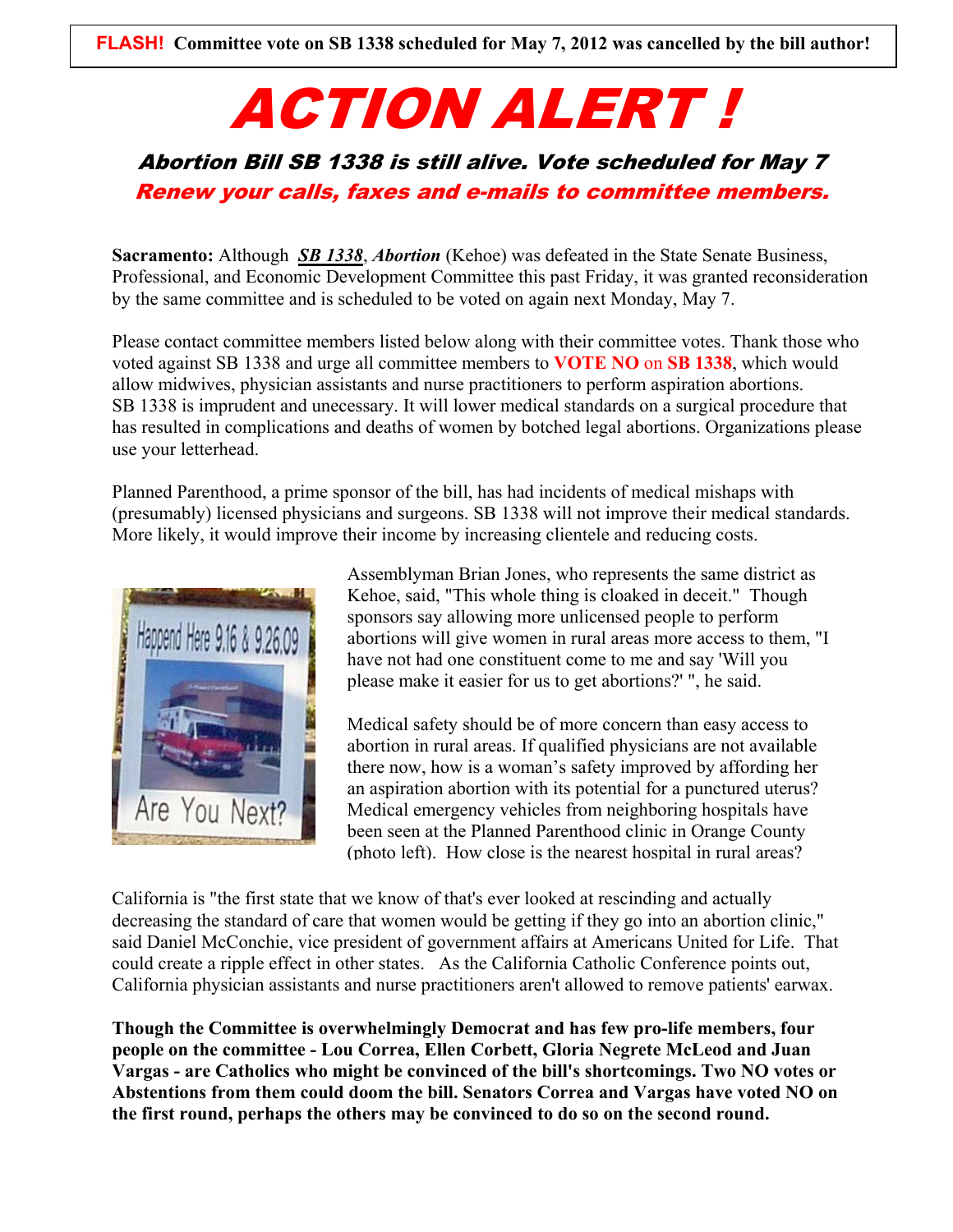## **Contact these Committee members and urge them to vote NO on SB 1338:**

|                     | <b><u>Senator Curren Price (Chair)- Democrat with 100% pro-abortion voting record</u></b>                     |                                                                                               |
|---------------------|---------------------------------------------------------------------------------------------------------------|-----------------------------------------------------------------------------------------------|
|                     | Los Angeles Phone: (213) 745-6656 Fax: (213) 745-6722<br>Sacramento Phone: (916) 651-4026 Fax: (916) 445-8899 |                                                                                               |
|                     |                                                                                                               |                                                                                               |
|                     | Votes on SB 1338: Bill - Yes; Reconsider - Yes                                                                |                                                                                               |
|                     | <b>Senator Bill Emmerson (Vice Chair)</b> Pro-life Republican                                                 |                                                                                               |
| Riverside           |                                                                                                               |                                                                                               |
| Sacramento          | Phone: (951) 680-6750<br>Phone: (916) 651-4037<br>Fax: (916) 327-2187                                         |                                                                                               |
|                     | Votes on SB 1338: Bill - No; Reconsider - Yes                                                                 |                                                                                               |
|                     | <b>Senator Ellen Corbett-</b> <i>Democrat with 100% pro-abortion</i> voting record. Catholic                  |                                                                                               |
|                     |                                                                                                               |                                                                                               |
|                     | San Leandro Phone: (510) 577-2310 Fax: (510) 577-2308<br>Sacramento Phone: (916) 651-4010 Fax: (916) 327-2433 |                                                                                               |
|                     | Votes on SB 1338: Bill - Yes; Reconsider - Yes                                                                |                                                                                               |
|                     | <b>Senator Lou Correa- Democrat with 100% pro-abortion voting record. Catholic</b>                            |                                                                                               |
|                     | Santa Ana Phone: (714) 558-4400 Fax: (714) 558-4111<br>Sacramento Phone: (916) 651-4034 Fax: (916) 323-2323   |                                                                                               |
|                     |                                                                                                               |                                                                                               |
|                     | Votes on SB 1338: Bill - No; Reconsider - Yes                                                                 |                                                                                               |
|                     | <b>Senator Ed Hernandez- Democrat with 100% pro-abortion voting record,</b>                                   |                                                                                               |
|                     | West Covina Phone: (626) 430-2499 Fax: (626) 430-2494<br>Sacramento Phone: (916) 651-4024 Fax: (916) 445-0485 |                                                                                               |
|                     |                                                                                                               |                                                                                               |
|                     | Votes on SB 1338: Bill - Yes; Reconsider - Yes                                                                |                                                                                               |
|                     |                                                                                                               | <b>Senator Gloria Negrete McLeod- Democrat with 100% pro-abortion voting record, Catholic</b> |
|                     | Montclair Phone: (909) 621-2783 Fax: (909) 621-7483<br>Sacramento Phone: (916) 651-4032 Fax: (916) 445-0128   |                                                                                               |
|                     |                                                                                                               |                                                                                               |
|                     | Votes on SB 1338: Bill - Yes; Reconsider - Yes                                                                |                                                                                               |
|                     | <b>Senator Tony Strickland</b> Pro-life Republican                                                            |                                                                                               |
|                     |                                                                                                               |                                                                                               |
|                     | Simi Valley Phone: (805) 306-8886 Fax: (805) 306-8899<br>Sacramento Phone: (916) 651-4019 Fax: (916) 324-7544 |                                                                                               |
|                     | Votes on SB 1338: Bill - Absent or abstain; Reconsider - Absent or abstain                                    |                                                                                               |
|                     | <b><u>Senator Juan Vargas-Democrat with 100% pro-abortion voting record.</u> Catholic</b>                     |                                                                                               |
| Chula Vista         | Phone: (619) 409-7690                                                                                         | Fax: (619) 409-7688                                                                           |
| Sacramento          | Phone: (916) 651-4040                                                                                         | Fax: (916) 327-3522                                                                           |
|                     | Votes on SB 1338: Bill - No; Reconsider - Absent or abstain                                                   |                                                                                               |
|                     | <b>Senator Mark Wyland</b> Pro-life Republican                                                                |                                                                                               |
| San Juan Capistrano | Phone: (949) 489-9838                                                                                         | Fax: (949) 489-8354                                                                           |
| Sacramento          | Phone: (916) 651-4038                                                                                         | Fax: (916) 446-7382                                                                           |
|                     | Votes on SB 1338: Bill - No; Reconsider - Yes                                                                 |                                                                                               |

**# # # # #**  Life Priority Network [www.LifePriority.net](http://www.lifepriority.net/) [Info@LifePriority.net](mailto:Info@LifePriority.net)